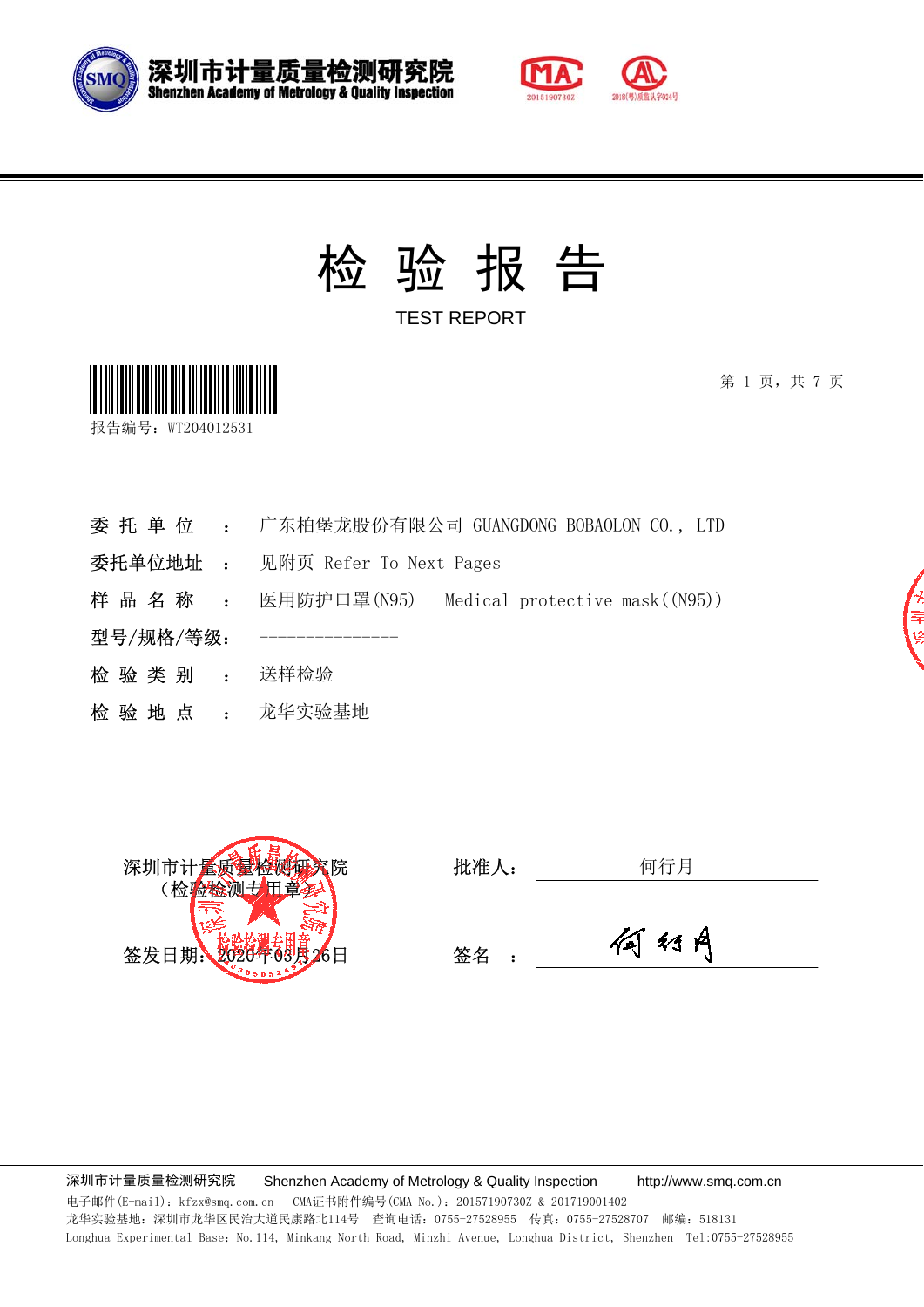

#### Important statement

1.本院是深圳市人民政府依法设置的产品质量监督检验机构,系社会公益型非营利性技术机构,为各级政府执法部门进行 监督管理提供技术支持和接受社会各界的委托检验。

SMQ is a legal non-profit technical institute established by Shenzhen Municipal Government to undertake the quality supervision and inspection of products, and to provide technical support to relevant supervision and administration and also conduct commission test from the society.

2.本院保证检验的科学性、公正性和准确性,对检验的数据负责,并对委托单位所提供的样品和技术资料保密。

SMQ is committed to assuring the scientificness, impartiality and accuracy of all tests carried out, responsibility for test data gained, and keeping confidential of all test samples and technical documents provided.

3.抽样按照本院程序文件 CX11-01《抽样程序》和相应产品的检验细则的规定执行。

The sampling should be carried out according to the "sampling procedure" defined in the Procedure Document CX11-01 and relevant testing specifications.

4. 报告无主检、审核、批准人签字, 或涂改, 或未盖本院"检验检测专用章"及骑缝章无效。未经本院许可, 不得部分复 印、摘用或篡改本证书/报告内容。

Any report having not been signed by relevant responsible engineer, reviewer or authorized approver, or having been altered without authorization, or having not been stamped by both the "Dedicated Testing/Inspection Stamp" and the sealing stamp is deemed to be invalid. Copying or excerpting portion of, or altering the content of the report/certificate is not permitted without the written authorization of SMQ.

5.送样委托检验结果仅对来样有效:委托检验的样品信息及委托方信息均由委托方填写,本院不对其真实性及准确性负 责。

The test results presented in the report apply only to the tested sample. The product information and the applicant information are provided by the customer and SMQ assumes no responsibility for their validity and accuracy.

#### 6.未经检验机构同意,样品委托人不得擅自使用检验结果进行不当宣传。

Any use of SMQ test result for advertisement of the tested material or product must be approved in writing by SMQ.

7.无 CMA 标志的报告,仅供使用方内部参考,不具有对社会的证明作用。含粤字编号的 CAL 标志仅适用于产品标准和判定 标准。

The non-CMA report issued by SMQ is only permitted to be used by the client as internal reference use and shall not be used for public demonstration purpose. CAL logo with symbol "Yue" is only relevant to product standards and reference of standards.

8.对农产品监督抽查检验结果有异议的,可以自收到检验报告之日起五日内,向组织实施农产品质量安全监督抽查的农业 行政主管部门或者其上级农业行政主管部门申请复检。对食品监督检验报告有异议的,可以自收到检验报告之日起七个工 作日内向实施抽样检验的食品药品监督管理部门或者其上一级食品药品监督管理部门提出复检申请。对其它检验报告有异 议的,应于报告发出之日起十五日内向本院提出。

Any objections to the testing results of supervision sampling of agricultural products should apply for retest within 5 days upon receiving the test report to the administrative department of agriculture who organizes and implements agricultural products' supervision sampling or its superior department. Any objections to the testing results of supervision sampling of food should apply for retest within 7 days upon receiving the test report to the administrative department of food and drug who organizes and implements supervision sampling for food or its superior department. Any objections to other inspection report issued by SMQ should be submitted to SMQ within 15 days after the issuance of the test report.

9.电子版证书/报告更改后将不被追回,委托方有义务将更改后的报告/证书提供给使用原报告/证书的相关方。

SMQ is not responsible for recalling the electronic version of the original report/certificate when any revision is made to them. The applicant assumes the responsibility of providing the revised version to any interested party who uses them.

投诉电话 Complaint hotline: 0755- 86928949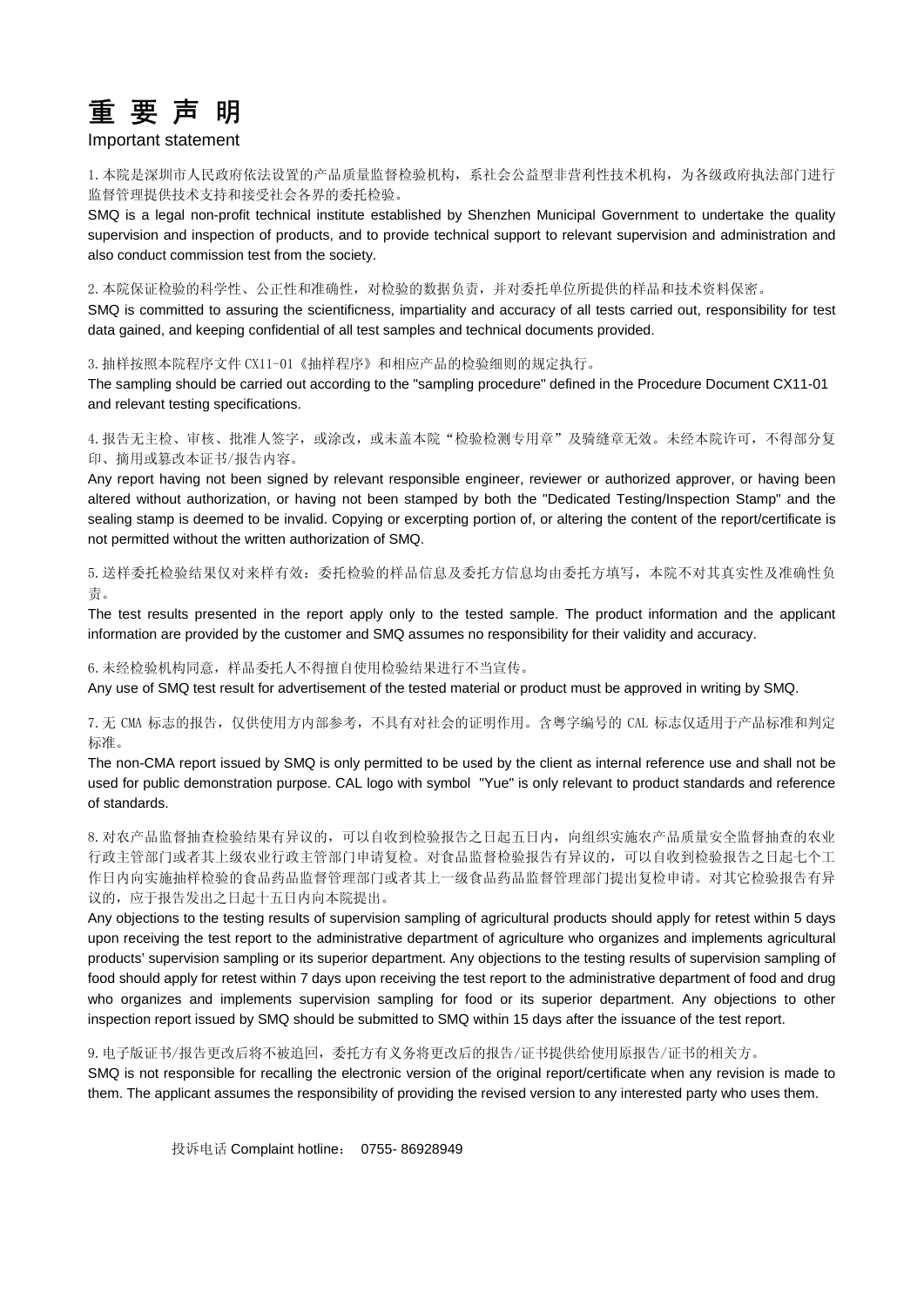

报告编号:WT204012531 第 2 页,共 7 页

| <u>样品信息:</u>                                     |                                                                       |
|--------------------------------------------------|-----------------------------------------------------------------------|
| 样品名称: 医用防护口罩(N95) Medical protective mask((N95)) |                                                                       |
| 商标: ---------------                              |                                                                       |
| 型号/规格/等级: ---------------                        |                                                                       |
| 样品编/批号: ---------------                          |                                                                       |
| 生产日期: ----------------                           |                                                                       |
| 生产单位: 广东柏堡龙股份有限公司 GUANGDONG BOBAOLON CO., LTD    |                                                                       |
| 生产单位地址: 见附页 Refer To Next Pages                  |                                                                       |
| 样品数量: 50PCS                                      | 抽样基数: ---------------                                                 |
| 抽样地点: ---------------                            |                                                                       |
| 抽样人员: ---------------                            |                                                                       |
| 检前样品描述: 正常。Normal.                               |                                                                       |
| 客户信息:                                            |                                                                       |
| 委托单位: 广东柏堡龙股份有限公司 GUANGDONG BOBAOLON CO., LTD    |                                                                       |
| 委托单位地址: 见附页 Refer To Next Pages                  |                                                                       |
| 委托单位电话: 13713658067                              |                                                                       |
| 邮政编码: ---------------                            |                                                                       |
| 受检单位: ---------------                            |                                                                       |
| 检验信息:                                            |                                                                       |
| 委托日期: 2020年03月19日                                | 委托单号: 8233536                                                         |
| 检验类别:<br>送样检验                                    | 获样方式: 送样                                                              |
| 检验日期: 2020年03月19日 至 2020年03月26日                  |                                                                       |
| 检验环境条件: (18~25)℃ (30~70)%RH                      |                                                                       |
| 判定依据: GB 19083-2010                              |                                                                       |
|                                                  | 检测依据: GB 19083-2010等相关方法标准见附页and other method standards refer to next |

### 检验结论:

检验结果见附页。 Test result refer to next page. ──────

pages

主检: 陈洁冰 校长部 人子 审核: 杨珂

 $\n *3 8 W*\n$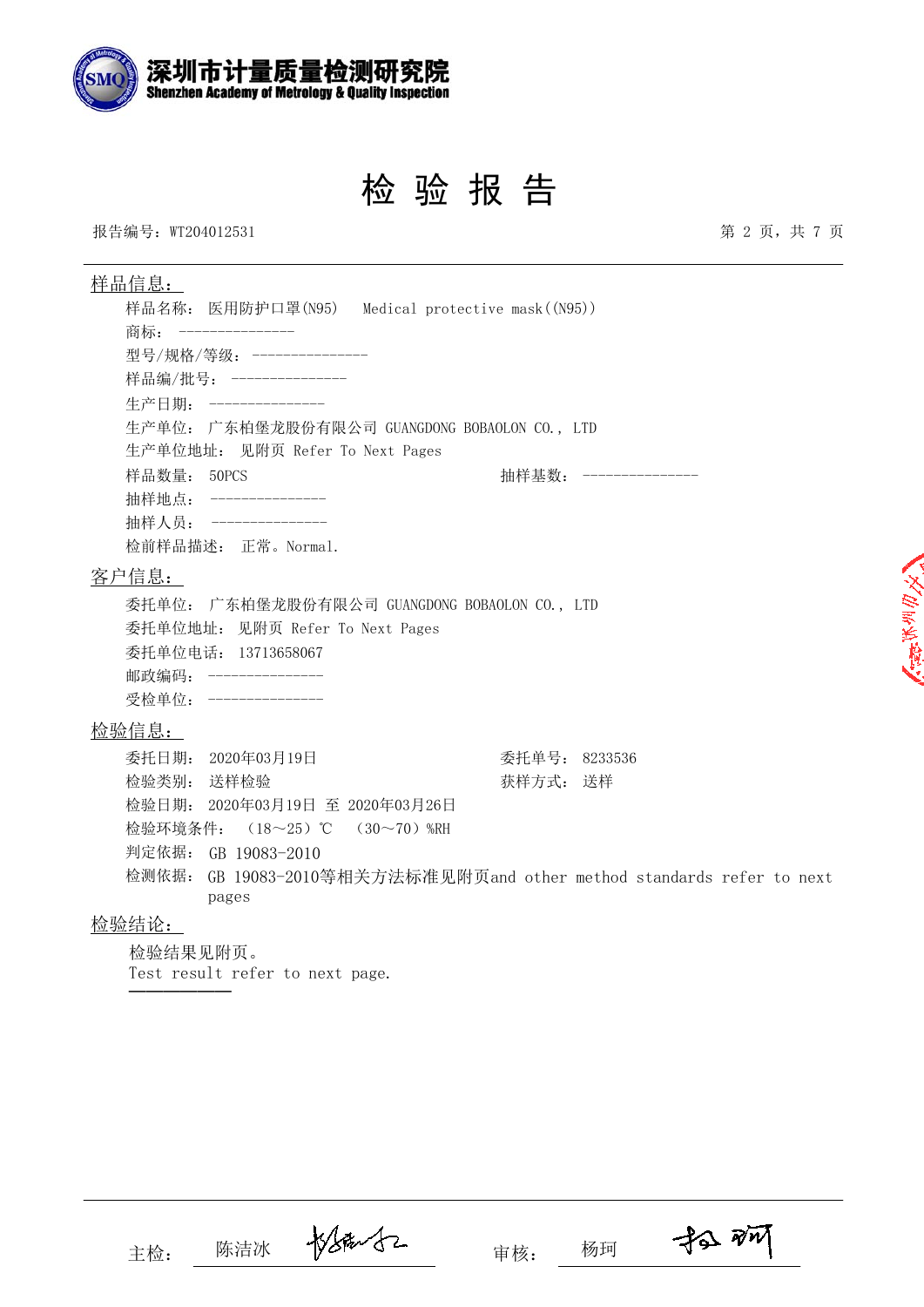

报告编号:WT204012531 第 3 页,共 7 页

| 检验项目                | 标准要求                       | 实测结果                        | 单项结论       |
|---------------------|----------------------------|-----------------------------|------------|
| Test Item           | Requirement                | Test Result                 | Conclusion |
| 1. 口罩基本要求           |                            | $(GB 19083 - 2010)$         | 符合         |
| Basic requirement   |                            |                             | Conformity |
| of mask             |                            |                             |            |
| $(GB 19083 - 2010)$ | 4.1条                       | 1#~3#符合Conformity           |            |
|                     | 4. 1Requirement            |                             |            |
|                     |                            |                             |            |
| 2. 鼻夹Nose clip      |                            | $(GB 19083 - 2010)$         | 符合         |
|                     |                            |                             | Conformity |
| $(GB 19083 - 2010)$ | 4.2.1条                     | 1#~3#符合Conformity           |            |
|                     | 4.2.1Requirement           |                             |            |
|                     | 4.2.2条                     | 1#~3#符合Conformity           |            |
|                     | 4.2.2Requirement           |                             |            |
|                     |                            |                             |            |
| 3. 口罩带Mask          |                            | $(GB 19083 - 2010)$         | 符合         |
| string              |                            |                             | Conformity |
| $(GB 19083 - 2010)$ | 口罩带应调节方便                   | 符合Conformity                |            |
|                     | The Mask string is easy to |                             |            |
|                     | adjust                     |                             |            |
|                     | $\geqslant$ 10N            | 未预处理样品Unpretreated          |            |
|                     |                            | sample:                     |            |
|                     |                            | 1#<br>$2\sharp$<br>3#<br>4# |            |
|                     |                            | 19.5N<br>15.4N 18.4N 22.5N  |            |
|                     |                            |                             |            |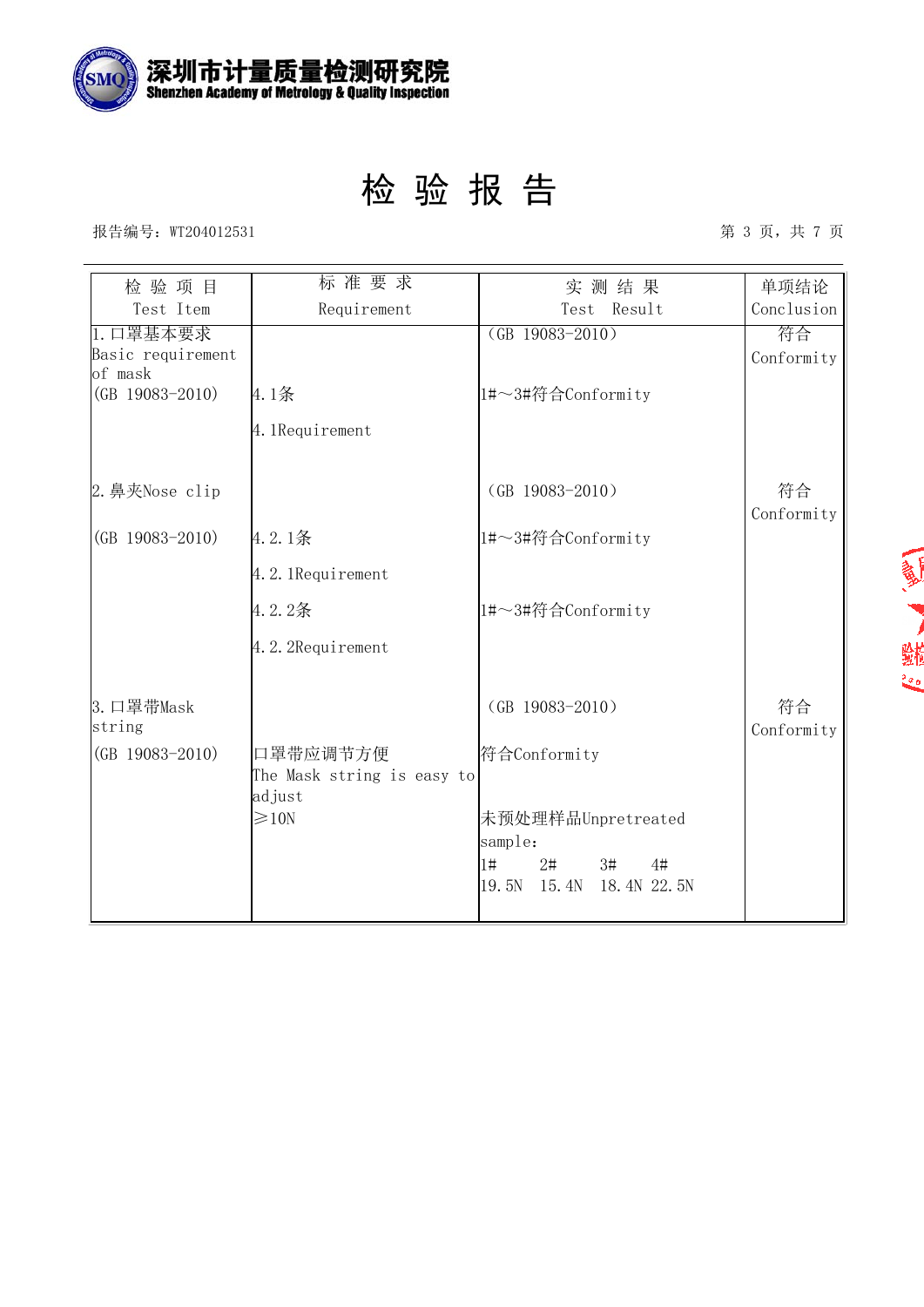

#### 报告编号:WT204012531 第 4 页,共 7 页

| 检验项目                            | 标准要求                                       | 实测结果                        | 单项结论       |
|---------------------------------|--------------------------------------------|-----------------------------|------------|
| Test Item                       | Requirement                                | Test Result                 | Conclusion |
| 4. 过滤效率                         | 3级<br>1级<br>$2$ 级                          | $(GB 19083 - 2010)$         | 2级         |
| Filtration                      | Grade Grade Grade                          | 未预处理样品Unpretreated          | Grade      |
| $efficiency$ %)                 | $\geqslant$ 95<br>$\geqslant$ 99<br>≥99.97 | sample:                     |            |
| $(GB 19083 - 2010)$             |                                            | 1#<br>$2\sharp$<br>3#       |            |
|                                 |                                            | 99.42 99.26 99.40           |            |
|                                 |                                            |                             |            |
|                                 |                                            | 气溶胶颗粒Aerosol chamber:       |            |
|                                 |                                            | NaC1                        |            |
|                                 |                                            | 气溶胶浓度concentration of       |            |
|                                 |                                            | Aerosol chamber: $15mg/m^3$ |            |
|                                 |                                            | 温度Temperature: 23.0℃        |            |
|                                 |                                            | 相对湿度relative humidity:      |            |
|                                 |                                            | 35.0%                       |            |
|                                 |                                            | (气体流量Flow meter:            |            |
|                                 |                                            | 85L/min)                    |            |
| 5. 气流阻力                         |                                            | $(GB 19083 - 2010)$         | 符合         |
| Airflow resistance $\leq 343.2$ |                                            | 未预处理样品Unpretreated          | Conformity |
| 吸气阻力                            |                                            | sample:                     |            |
| Inhalation                      |                                            | 3#<br> 1#<br>$2\sharp$      |            |
| resistance(Pa)                  |                                            | 103.8<br>102.4 98.6         |            |
| $(GB 19083 - 2010)$             |                                            |                             |            |
|                                 |                                            | 温度Temperature: 23.0℃        |            |
|                                 |                                            | 相对湿度Relative humidity:      |            |
|                                 |                                            | 35.0%                       |            |
|                                 |                                            | (气体流量Flow meter:            |            |
|                                 |                                            | 85L/min)                    |            |
|                                 |                                            |                             |            |
|                                 |                                            |                             |            |
|                                 |                                            |                             |            |

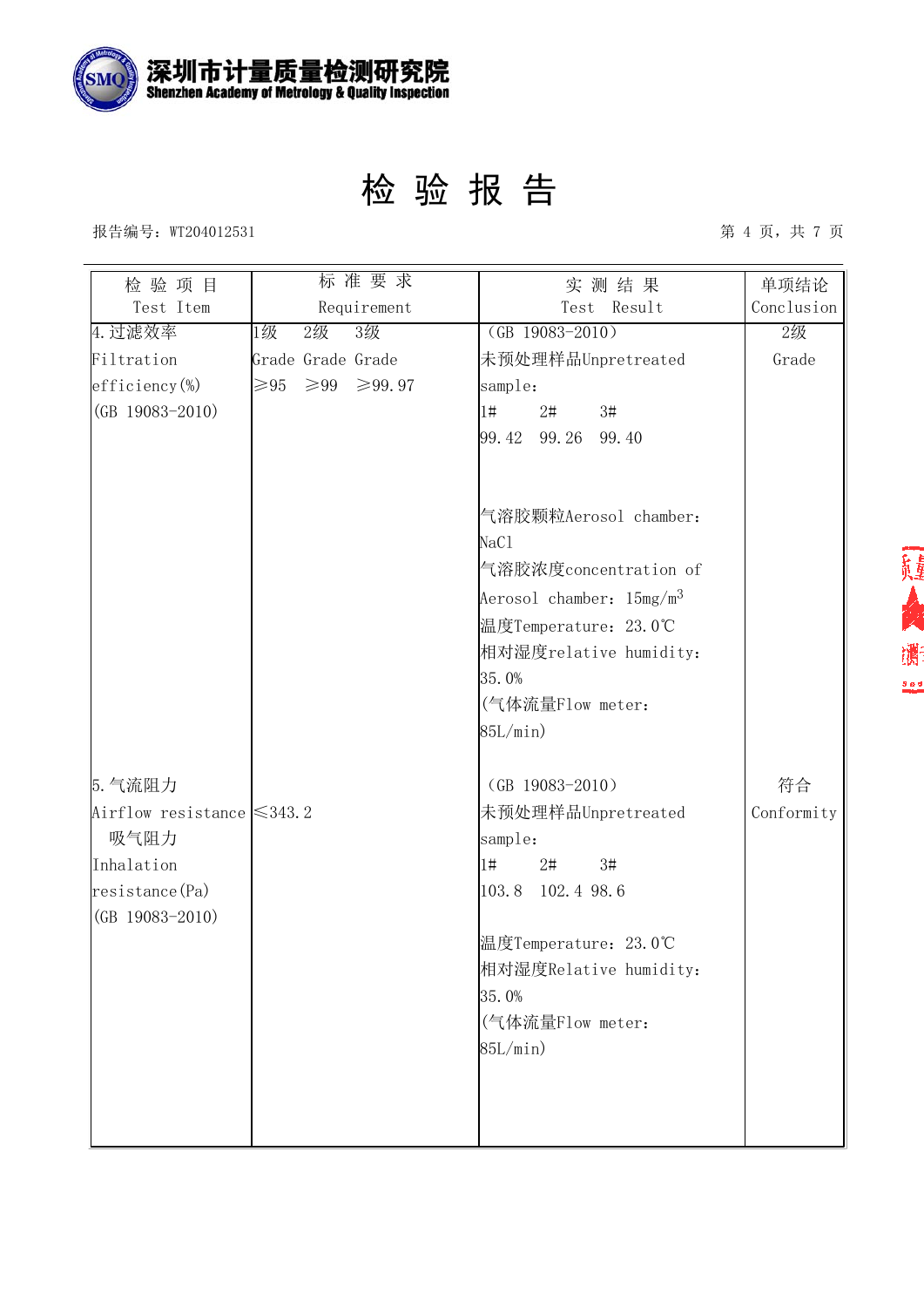

#### 报告编号:WT204012531 第 5 页,共 7 页

| 检验项目                                                       | 标准要求                                                                                                | 实测结果                                                                                                                                                                 | 单项结论             |
|------------------------------------------------------------|-----------------------------------------------------------------------------------------------------|----------------------------------------------------------------------------------------------------------------------------------------------------------------------|------------------|
| Test Item                                                  | Requirement                                                                                         | Test Result                                                                                                                                                          | Conclusion       |
| 6. 合成血液穿透<br>Synthetic blood<br>penetration                |                                                                                                     | $(YY/T 0691 - 2008)$                                                                                                                                                 | 符合<br>Conformity |
| $(GB 19083 - 2010)$                                        | 口罩内侧面不应出现渗透<br>No any penetration of<br>synthetic blood<br>penetration on the inside<br>of the mask | 1#~5#口罩内侧未出现渗透<br>No any penetration of<br>synthetic blood penetration on<br>the inside of the mask<br>(合成血液量Synthetic blood<br>volume: 2mL; 压力Pressure:<br>10.7kPa) |                  |
| 7. 表面抗湿性(级)<br>Resistance to<br>surface wetting<br>(Grade) |                                                                                                     | $(GB/T4745-2012)$<br>$2\sharp$<br>3#<br>$1\#$<br>$\overline{4}$<br>$\overline{4}$<br>4                                                                               | 符合<br>Conformity |
| $(GB 19083 - 2010)$                                        | $\geq$ 3                                                                                            | (水温The water temperature:<br>$20.6^{\circ}C$ )                                                                                                                       |                  |
| 8. 微生物<br>microorganisms<br>$(GB 19083 - 2010)$            |                                                                                                     | $(GB 15979 - 2002)$                                                                                                                                                  | 符合<br>Conformity |
| 细菌菌落总数<br>(CFU/g)<br>Total amount of<br>bacterial colony   | $≤200$                                                                                              | $\leq 4$                                                                                                                                                             |                  |
| 大肠菌群<br>Coliform group                                     | 不得检出No detected                                                                                     | 未检出Not detected                                                                                                                                                      |                  |
| 绿脓杆菌<br>Pseudomonas<br>aeruginosa                          | 不得检出No detected                                                                                     | 未检出Not detected                                                                                                                                                      |                  |
| 金黄色葡萄球菌<br>Staphylococcus<br>laureus                       | 不得检出No detected                                                                                     | 未检出Not detected                                                                                                                                                      |                  |
| 溶血性链球菌<br>Streptococcus<br>hemolyticus                     | 不得检出No detected                                                                                     | 未检出Not detected                                                                                                                                                      |                  |
| 真菌菌落总数<br>Total amount of<br>fungal colony<br>(cfu/g)      | $\leq 100$                                                                                          | $\leq 4$                                                                                                                                                             |                  |

一点,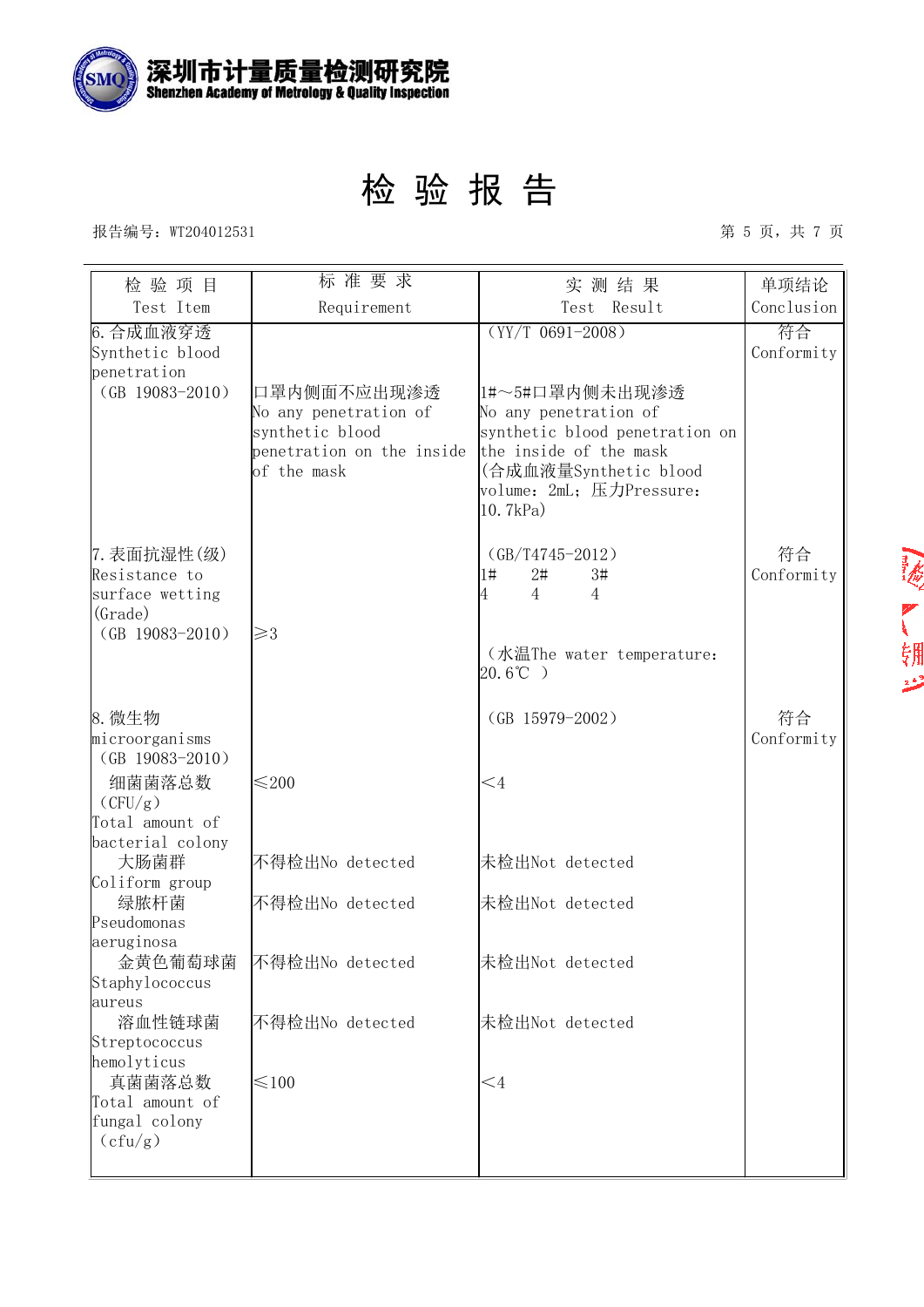

报告编号:WT204012531 第 6 页,共 7 页

| 检验项目                       | 标准要求        | 实测结果                                                                    | 单项结论       |
|----------------------------|-------------|-------------------------------------------------------------------------|------------|
| Test Item                  | Requirement | Test Result                                                             | Conclusion |
| 9. 环氧乙烷残留量                 |             | $(GB/T14233.1-2008)$                                                    | 符合         |
| $(\mu g/g)$                |             |                                                                         | Conformity |
| Residual ethylene<br>oxide |             |                                                                         |            |
| $(GB 19083 - 2010)$        | $\leq 10$   | 未检出Not detected<br>(方法检出限: 5.0µg/g)<br>(detection limit: 5.0 $\mu$ g/g) |            |
| 10. 阻燃性能                   |             | $(GB 19083 - 2010)$                                                     | 符合         |
| Flame resistance<br>(s)    |             |                                                                         | Conformity |
| $(GB 19083 - 2010)$        | $\leq 5$    | 未预处理样品Unpretreated                                                      |            |
|                            |             | sample:                                                                 |            |
|                            |             | 1#<br>2#                                                                |            |
|                            |             | $0.0$ $0.0$                                                             |            |
|                            |             | 头模鼻尖位移速度: 60mm/s                                                        |            |
|                            |             | Displacement speed of Head                                              |            |
|                            |             | mold nose tip: 60mm/s                                                   |            |
|                            |             | 距离燃烧器顶端20mm处的火焰温                                                        |            |
|                            |             | 度: 807℃<br>Flame temperature at 20mm from                               |            |
|                            |             | the top of the burner: 807°C                                            |            |
|                            |             | (试验气体: 丁烷)                                                              |            |
|                            |             | (Gas: butane)                                                           |            |
|                            |             |                                                                         |            |

附注:

1.此报告以中文为准,英文仅作参考.The Chinese version of this test report is the standard one, the English version is only for reference. 2.样品图片Photo(s) of the sample(s):